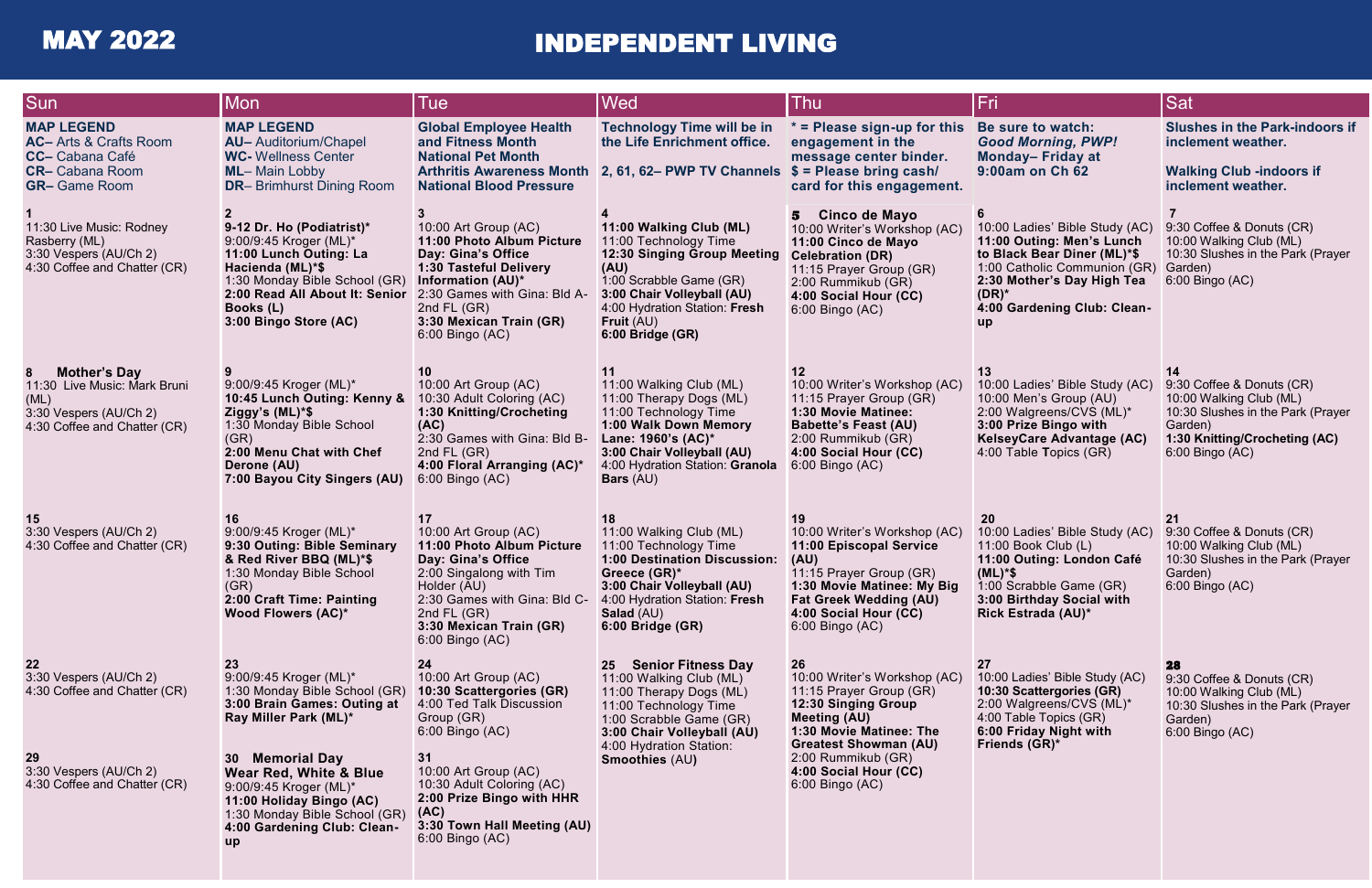shutterstock.com

| <b>Sun</b>                                          | Mon                                                                                                                                                                                                                      | Tue                                                                                                                                                                                                     | <b>Wed</b>                                                                                                                                                                                                                | Thu                                                                                                                                                                                                   | Fri                                                                                                                                                                                  | Sat                                                                                                                                                     |
|-----------------------------------------------------|--------------------------------------------------------------------------------------------------------------------------------------------------------------------------------------------------------------------------|---------------------------------------------------------------------------------------------------------------------------------------------------------------------------------------------------------|---------------------------------------------------------------------------------------------------------------------------------------------------------------------------------------------------------------------------|-------------------------------------------------------------------------------------------------------------------------------------------------------------------------------------------------------|--------------------------------------------------------------------------------------------------------------------------------------------------------------------------------------|---------------------------------------------------------------------------------------------------------------------------------------------------------|
| <b>These Shoes were</b><br><b>Made for Walking!</b> | 10:00 Strength & Balance (AU)<br>11:00 Walking Club (ML)<br>1:00 Read all about it: Senior<br>Books (L)<br>2:00 Fit Minute with Kat! (WC)                                                                                | 3 National Garden Meditation<br>Day!<br>10:00 Strength & Balance (AU)<br>11:00 Mobile Feast: Teriyaki<br>Madness (WC) \$\$<br>2:00 Co-ed Aqua (WC)<br>4:00-4:30 Upper Body Circuit<br>Training with Kat | 4 National Orange Juice Day!<br>10:00 Strength & Balance (AU)<br>11:00 Walking Club: Finish Line<br>Surprise! (ML)<br>11:30 Kinship Team Meeting<br>(GR)<br>3:00 Chair Volleyball (AU)                                    | 5 National Day of Prayer<br>11:15-1:00 Cinco de Mayo (DR)<br>2:00-2:30 Lower Body Circuit<br>Training with Kat<br>$2:30 - 3:00$ Open Coaching                                                         | 10:00 Strength & Balance<br>Video (AU)<br>11:00 Joe's Yoga (AU)<br>11:00 Walking Club (ML) R                                                                                         | 7 National Fitness Day!<br>10:00 Walking Club (ML) R<br>10:30 Slushie in the Park (Garden<br>Angel Statue) R<br>Anytime: Exercise on Demand<br>$(WC)$ R |
|                                                     | 9 National Women's Check-up<br>Day!<br>10:00 Strength & Balance (AU)<br>11:00 Walking Club (ML)<br>2:00 Fit Minute with Kat! (WC)<br>3:00 Live Well with HHR:<br>Speaker, Alisa Thompson (WC)<br>3:00 Bean Bag Toss (PG) | 10 <sup>°</sup><br>10:00 Strength & Balance (AU)<br>11:00 Walking Club (ML)<br>2:00 Co-ed Aqua (WC)<br>4:00-4:30 Upper Body Circuit<br>Training with Kat                                                | 10:00 Strength & Balance (AU)<br>11:00 Walking Club: Finish Line<br>Surprise! (ML)<br>11:30 Kinship Team Meeting<br>(GR)<br>3:30 Aqua Volley (WC)                                                                         | $12 \,$<br>10:00 Strength & Balance (AU)<br>11:00 The Best Me with<br>Therapy: Collins Awosika,<br>Therapist (WC)<br>2:00-2:30 Lower Body Circuit<br>Training with Kat<br>$2:30 - 3:00$ Open Coaching | 13<br>10:00 Strength & Balance: Wear<br><b>Red Day</b> (AU)<br>11:00 Joe's Yoga (AU)<br>11:00 Walking Club (ML) R<br>1:30 Friday Stretch for 15 (WC)<br>2:00 Chair Zumba (WC)        | 14<br>10:00 Walking Club (ML) R<br>10:30 Slushie in the Park (Garden<br>Angel Statue) R<br>Anytime: Exercise on Demand<br>$(WC)$ R                      |
| 15<br>YOU                                           | 16<br>Do Something Good for Your<br><b>Neighbor Day!</b><br>10:00 Strength & Balance (AU)<br>11:00 Walking Club (ML)<br>2:00 Fit Minute with Kat! (WC)                                                                   | 10:00 Strength & Balance (AU)<br>11:00 Mobile Feast: Bamboo<br>Garden (WC) \$\$<br>2:00 Co-ed Aqua (WC)<br>4:00-4:30 Upper Body Circuit<br>Training with Kat                                            | 18 Visit Your Relatives Day!<br>10:00 Strength & Balance (AU)<br>11:00 Walking Club: Finish Line<br>Surprise! (ML)<br>11:30 Kinship Team Meeting<br>(GR)<br>3:00 Chair Volleyball (AU)                                    | 19<br>10:00 Strength & Balance (AU)<br>11:00 Walking Club (ML)<br>2:00-2:30 Lower Body Circuit<br>Training with Kat<br>$2:30 - 3:00$ Open Coaching                                                    | 10:00 Strength & Balance (AU)<br>11:00 Joe's Yoga (AU)<br>11:00 Walking Club (ML)<br>1:30 Friday Stretch for 15 (WC)                                                                 | 21<br>10:00 Walking Club (ML) R<br>10:30 Slushie in the Park (Garden<br>Angel Statue) R<br>Anytime: Exercise on Demand<br>$(WC)$ R                      |
| 격                                                   | 23<br>10:00 Strength & Balance (AU)<br>11:00 Walking Club (ML)<br>2:00 Fit Minute with Kat! (WC)<br>3:00 Well Talk: Bridget with<br>Windsor EMS Services (GR)                                                            | 24<br>10:00 Strength & Balance (AU)<br>11:00 Walking Club: Finish Line<br>Surprise! (ML)<br>2:00 Co-ed Aqua (WC)<br>4:00-4:30 Upper Body Circuit<br>Training with Kat                                   | 25 Senior Health & Fitness Day!<br>9:00 - 2:00 Community<br><b>Scavenger Hunt</b><br>10:00 Strength & Balance (AU)<br>11:00 Walking Club (ML)<br>11:30 Kinship Team Meeting<br>(GR)<br>2:00 Scavenger Hunt Awards<br>(WC) | 26<br>10:00 Strength & Balance (AU)<br>11:00 The Best Me with<br>Therapy: Collins Awosika,<br>Therapist (WC)<br>2:00-2:30 Lower Body Circuit<br>Training with Kat<br>$2:30 - 3:00$ Open Coaching      | 27<br>10:00 Strength & Balance:<br><b>Crazy Socks Class Day (AU)</b><br>11:00 Joe's Yoga (AU)<br>11:00 Walking Club (ML)<br>1:30 Friday Stretch for 15 (WC)<br>2:00 Chair Zumba (WC) | 28<br>10:00 Walking Club (ML) R<br>10:30 Slushie in the Park (Garden<br>Angel Statue) R<br>Anytime: Exercise on Demand<br>$(WC)$ R                      |
| 29<br>we're all in this<br>TOGETHER                 | 30<br>10:00 Strength & Balance (AU)<br>11:00 Walking Club (ML)<br>2:00 Fit Minute with Kat! (WC)                                                                                                                         | <u>Key:</u><br>$R =$ Resident Run<br>$$$ = Please Bring Money                                                                                                                                           | Mon - Fri: 9:45 Sit & Be Fit (CH 61) &<br>Tues & Thurs: 1:30 Chair Yoga (CH 61)                                                                                                                                           | Turn your TV screen into a gym with our Home Workout Classes Showing Each Weekday.                                                                                                                    | 10:30 Silver Sneakers (CH 62)                                                                                                                                                        |                                                                                                                                                         |

# MAY 2022 Wellness Calendar

# Your Gym! 24/7 Bring a Buddy or ask Kat for help getting a buddy! MAY is National Fitness Month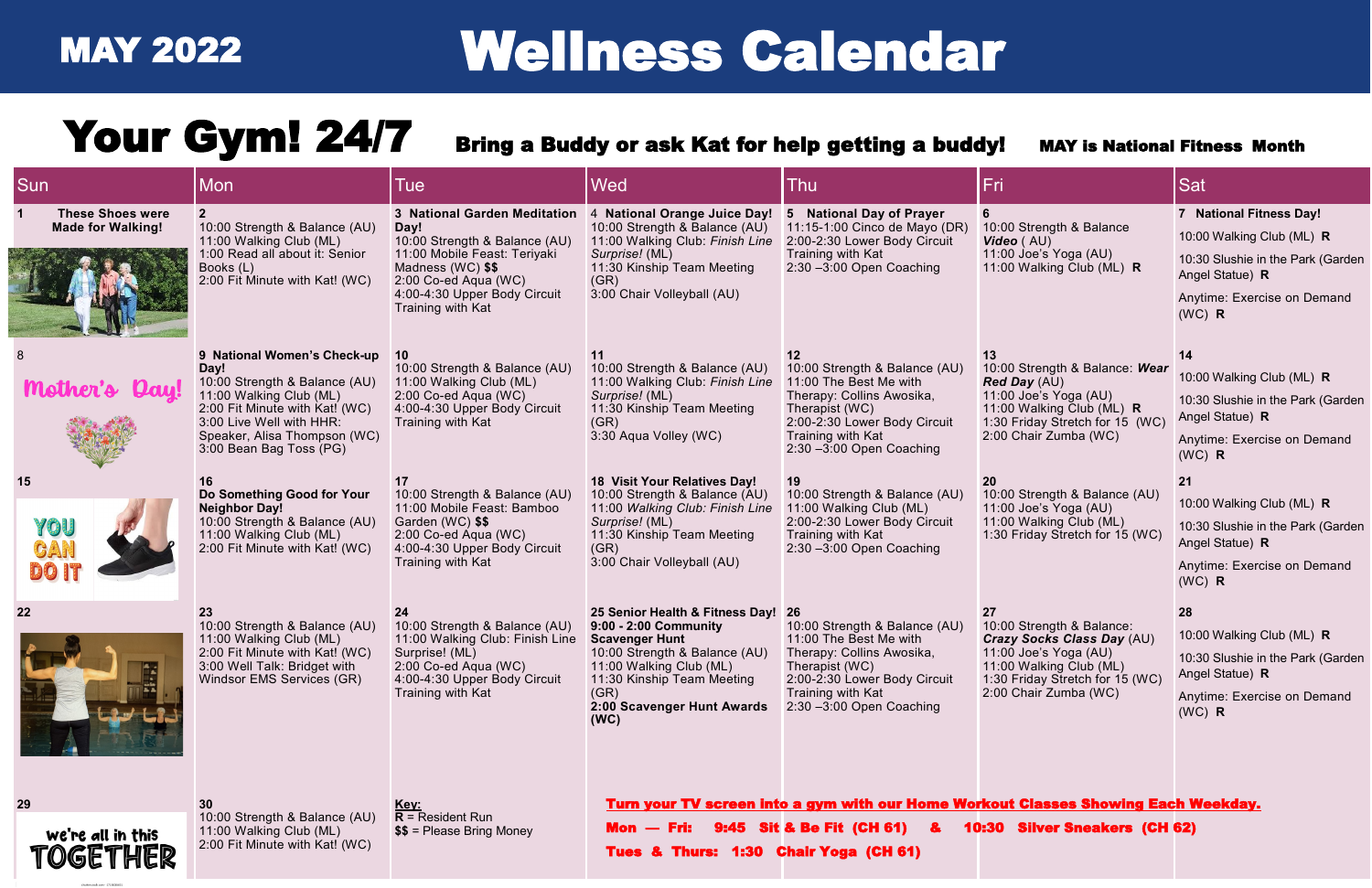# MAY 2022 THE HARBOR

#### **7**

**10:00 Piano Melodies by Mark 11:00 Group Puzzle Piecing 1:30 Bingo Fun w/ Olivia 2:30 Individual Word search 3:00 Walk w/ Friends 4:00 Dixieland Music**

#### **14**

**10:00 Piano Melodies by Mark 11:00 Group Laundry Folding 1:30 Bingo w/ Volunteers 3:00 Outdoor Stroll 4:30 Country Music**

|  |                                                                                                                                                                                                                                                                                                        |                                                                                                                                                                                                                                                                                        |                                                                                                                                                                                                                                                                                                                    |                                                                                                                                                                                                                                                                                                                                                                                          |                                                                                                                                                                                                                                                                                                            | $\mathbf{V}$ and $\mathbf{V}$                                                                                                                                                                                                                                                                                      |                                                                                                |
|--|--------------------------------------------------------------------------------------------------------------------------------------------------------------------------------------------------------------------------------------------------------------------------------------------------------|----------------------------------------------------------------------------------------------------------------------------------------------------------------------------------------------------------------------------------------------------------------------------------------|--------------------------------------------------------------------------------------------------------------------------------------------------------------------------------------------------------------------------------------------------------------------------------------------------------------------|------------------------------------------------------------------------------------------------------------------------------------------------------------------------------------------------------------------------------------------------------------------------------------------------------------------------------------------------------------------------------------------|------------------------------------------------------------------------------------------------------------------------------------------------------------------------------------------------------------------------------------------------------------------------------------------------------------|--------------------------------------------------------------------------------------------------------------------------------------------------------------------------------------------------------------------------------------------------------------------------------------------------------------------|------------------------------------------------------------------------------------------------|
|  | <b>Sun</b>                                                                                                                                                                                                                                                                                             | <b>Mon</b>                                                                                                                                                                                                                                                                             | <b>Tue</b>                                                                                                                                                                                                                                                                                                         | Wed                                                                                                                                                                                                                                                                                                                                                                                      | <b>Thu</b>                                                                                                                                                                                                                                                                                                 | Fri                                                                                                                                                                                                                                                                                                                | <b>Sat</b>                                                                                     |
|  | 10:00 Hymns of Worship<br>11:00 Group Laundry<br>2:00 Aroma Popcorn Social<br>3:30 Virtual Vesper Service<br>6:00 Sunday Serenade<br><b>Mother's Day</b><br>-8<br>10:00 Hymns of Worship<br>11:00 Group Laundry<br>2:00 Mother's Day Special<br><b>Entertainment by: Poppy</b><br>6:00 Sunday Serenade | $\mathbf{2}$<br>10:00 Balloon Toss<br>11:00 Word in a Word<br>1:45 Sing along w/ Charlotte<br>3:00 Motherly Humor Special<br>6:00 Piano Melodies<br>10:00 Toss 'n' Talk Ball Game<br>11:00 Senior Trivia<br>2:00 Bingo Gathering<br>3:00 Residents Council Talk<br>6:00 Piano Melodies | 3<br>10:00 Spa Day by Amparo<br>11:00 Group Jig-Saw Puzzle<br>2:00 Reflection Of A Mother<br>3:00 Mother's Day Message<br>6:00 Songs by Doris Day<br>10<br>10:00 Pilates Strengthening<br>11:00 School Teacher<br>Reminisce<br>2:00 Easy Scrabble<br>3:00 May Table Talk tidbits<br>6:00 Songs by Doris Day        | 10:00 Devotion w/ Chaplain<br>John<br>11:00 Wheel of Fortune<br>1:30 Chair Zumba w/ Katrina<br>2:00 Bingo w/ Volunteers<br>3:00 Mother's Day Word<br><b>Unscramble</b><br>6:00 Songs by Bing Crosby<br>11<br>10:00 Devotion w/Chaplain<br>John<br>10:30 Pet Therapy Visit<br>11:00 Wheel of Fortune<br>Game<br>1:30 Chair Zumba w/ Katrina<br>3:00 Bingo w/Volunteers                    | 10:00 Beauty Shop<br>11:00 Deep In the Heart Of<br><b>Texas</b><br>2:00 Cinco De Mayo Nacho<br><b>Bar</b><br>3:00 Nature Walk<br><b>6:00 Sound of Music Songs</b><br>12<br>10:00 Beauty Shop<br>11:00 Upper body Strengthen<br>2:00 Aroma Cookie Baking<br>3:00 Pokeno Card Game<br>6:00 Beethoven Classic | 10:00 Music Bingo<br>11:00 Paper Corsage Craft<br>2:15 Nursing Week Ice Cream Social<br>3:00 Famous Mother's Day Trivia<br>6:00 Songs by Nat King Cole<br>13<br>10:00 Scenic Bus Ride<br>11:00 Memory lane Sing along<br>2:15 Ice cream Social<br>3:00 Lily of the Valley Journey<br>6:00 Songs by Nat King Cole   | 10:00<br>11:00<br>1:30<br>2:30<br>3:00<br>4:00<br>14<br>10:00<br>11:00<br>1:30<br>3:00<br>4:30 |
|  | 15<br>10:00 Hymns of Worship<br>11:00 Hallway Walk or roll<br>2:00 Sunday Movie Classic<br>3:30 Virtual Vesper Service<br>6:00 Sunday Serenade<br>10:00 Hymns of Worship<br>11:00 Group Laundry<br>2:00 Sunday Movie Classic<br>3:30 Virtual Vesper Service<br>6:00 Sunday Serenade                    | 16<br>10:00 Ring Toss Game<br>11:00 Graduation Day<br><b>Reminisce</b><br>2:00 Spring Time Bingo<br>3:00 Animal In Sports<br>10:00 Parachute Toss<br>11:00 Random Trivia<br>2:00 Bingo Fun<br>3:00 Animal In Sports<br>6:00 Piano Melodies                                             | 17<br>10:00 Chair Dancing<br><b>Exercise</b><br>11:00 May Day Facts<br>2:00 Easy Scrabble<br>3:00 Story Time: Coffee &<br>Sugar<br>6:00 Songs by Doris Day<br>24<br>10:00 Feet Sliding Exercise<br>11:00 Finish The Bible<br><b>Phrase</b><br>2:00 Easy Scrabble<br>3:00 Dot Doodle Art<br>6:00 Songs by Doris Day | 6:00 Piano Classical Music<br>18<br>10:00 Devotion w/Chaplain<br>John<br>11:00 Wheel of Fortune<br>Game<br>1:30 Chair Zumba w/ Katrina<br>2:00 Bingo w/Volunteers<br>3:00 Coffee w/Friends<br>25<br>10:00 Devotion w/Chaplain<br>John<br>10:30 Pet Therapy Visit<br>11:00 Wheel of Fortune<br>Game<br>1:30 Virtual Chair Zumba<br>2:00 Bingo w/ Volunteers<br>6:00 Piano Classical Music | 19<br>10:00 Beauty Shop<br>11:00 Seated Workout<br><b>Exercise</b><br>2:00 Men's Only word search<br>3:00 Military Jokes<br>26<br>10:00 Beauty Shop<br>11:00 Outdoor Senior Fitness<br>2:00 Aroma Popcorn Social<br>3:00 Landline Telephone<br><b>Memories</b><br>6:00 Beethoven Classic                   | <b>20</b><br>10:00 Music Bingo<br>11:00 McDonald's Lunch Take Out<br>2:15 Ice Cream Social<br>3:00 Virtual Garden Tour<br>6:00 Songs by Nat King Cole<br>27<br>9:30 Group Fancy Folding<br>10:15 Entertainment by Rodney<br>2:15 Ice cream Social<br>3:00 Amazing Birds of Paradise<br>6:00 Songs by Nat King Cole | 21<br>10:00<br>11:00<br>1:30<br>3:00<br>4:00<br>28<br>10:00<br>11:00<br>1:30<br>3:00<br>4:00   |
|  | 29<br>10:00 Hymns of Worship<br>11:00 Hallway Walk or Roll<br>2:00 Sunday Movie Classic                                                                                                                                                                                                                | <b>Memorial Day</b><br>30 <sup>°</sup><br>10:00 Memorial Day Word<br>Game<br>11:00 Memorial Day Origin                                                                                                                                                                                 | 31<br>10:00 Sitting Yoga<br>11:00 Queen Victoria Trivia<br>2:00 Easy Scrabble<br>3:00 Dot Doodle Art                                                                                                                                                                                                               |                                                                                                                                                                                                                                                                                                                                                                                          |                                                                                                                                                                                                                                                                                                            | Engagements are subject to<br>change,<br>Any change will be posted.                                                                                                                                                                                                                                                | <b>The</b><br><b>Th</b>                                                                        |

## **21**

**10:00 Piano Melodies by Mark 11:00 Armed Forces Day Songs 1:30 Bingo w/ Volunteers 3:00 Nature Walk 4:00 Barnyard Music 28 10:00 Piano Melodies by Mark 11:00 Adult Color by Number 1:30 Bingo w/ Volunteers 3:00 Outdoor Stepping**

**4:00 Polka Music**

**3:30 Virtual Vesper Service**

**6:00 Sunday Serenade**

**2:00 Music and Watermelon** 

**3:00 Patriotic Sing along**

**6:00 Songs by Doris Day** 



**Any change will be posted.**

**Theme For The Month: The Strength Of A MOTHER**

**Events & Adventures Happy Birthday: Mary Sue 5/17 Lois 5/28**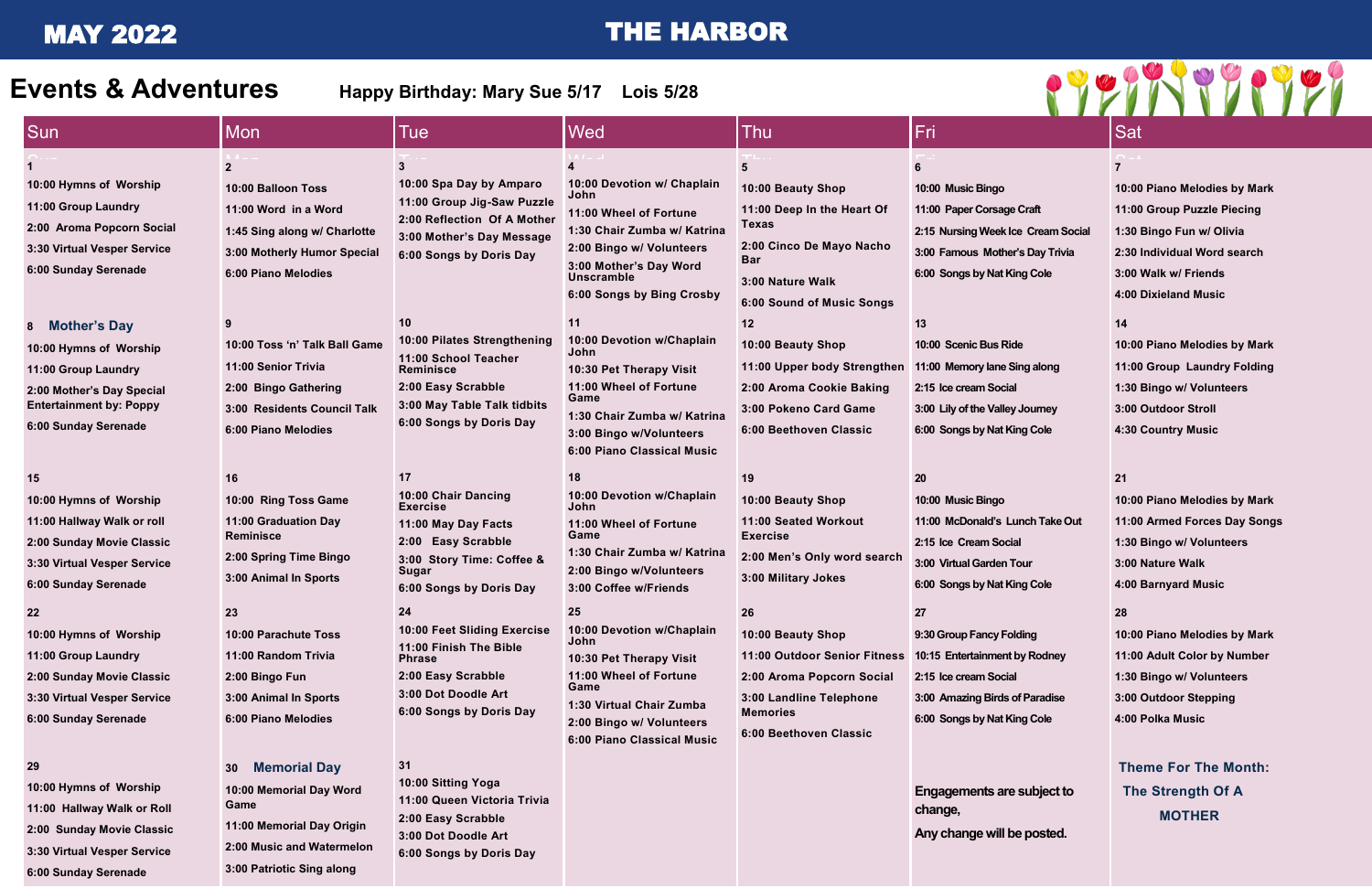10:15 Mark Bruni on Piano (L) 11:30 Current Events (L) 1:30 Saturday Matinee (L) 3:30 Puzzle Piecing (B)

## lame and Sing That Tune

## **7**

## **14**

10:15 Mark Bruni on Piano (L) 11:30 Current Events (L) 1:30 Saturday Matinee (L) 3:30 Puzzle Piecing (B)

| Sun                                                                                                                                                                                                                 | <b>Mon</b>                                                                                                                                                                                                                      | <b>Tue</b>                                                                                                                                                                                                  | Wed                                                                                                                                                                                                                                                              | Thu                                                                                                                                                                                                 | Fri                                                                                                                                                                                                  | Sat                                                    |
|---------------------------------------------------------------------------------------------------------------------------------------------------------------------------------------------------------------------|---------------------------------------------------------------------------------------------------------------------------------------------------------------------------------------------------------------------------------|-------------------------------------------------------------------------------------------------------------------------------------------------------------------------------------------------------------|------------------------------------------------------------------------------------------------------------------------------------------------------------------------------------------------------------------------------------------------------------------|-----------------------------------------------------------------------------------------------------------------------------------------------------------------------------------------------------|------------------------------------------------------------------------------------------------------------------------------------------------------------------------------------------------------|--------------------------------------------------------|
| 9:00 Haven Church Service (B)<br>11:00 Visits with Prayer and<br>Communion (H)<br>1:30 Table Games (B)<br>3:30 Sunday Virtual Vesper Service<br>(CH 2)                                                              | 10:15 Seated Exercises (B)<br>10:30 Biscotti and Coffee Social (B)<br>11:00 Noodle Hockey (B)<br>1:30 Domino Group (B)<br>2:00 Monday Word Search (B)<br>3:30 Puzzle Assembling (B)                                             | 9:30 Beauty Shop Day<br>10:15 Devotional with Chaplain<br>John Bender (B)<br>11:00 Exercises w/Music (B)<br>1:30 Jigsaw Puzzle (B)<br>3:00 Card Games (B)<br>3:30 Lemonade on The Porch                     | 9:30 Manicures and Pedicures (L)<br>10:15 Donuts Delights, Coffee and<br>Reminiscing (B)<br>11:00 Faithful Paws Visits (B)<br>1:30 Zumba Workout (L)<br>2:30 Lets Take a Stroll Day (B)<br>3:00 Wiser Now Wednesday Trivia<br>Educational (B)                    | 5 Cinco de Mayo<br>10:15 Wellness Exercise (B)<br>10:30 Beach Ball Volley (B)<br>1:30 Domino Group (B)<br>2:00 Cinco De Mayo Nacho<br>Bar (B)<br>3:30 Porch Talk and Lemonade<br>with Neighbors (H) | 6 Nurses Week Begins<br>10:15 Curtis The Piano Man (AL)<br>11:30 News on The Rise (L)<br>1:30 Nurses Meet and Greet (H)<br>2:15 Nurses Week Ice Cream<br>Social (L)<br>3:30 Inventors Day Trivia (B) | 7 <sup>7</sup><br>10:15<br>11:30<br>1:30<br>3:30       |
| <b>Mother's Day</b><br>8<br>9:00 Haven Church Service (B)<br>11:00 Visits with Prayer and<br>Communion (H) Mother's Day Social<br>and Entertainment with Poppy (AL)<br>3:30 Sunday Virtual Vesper Service<br>(CH 2) | 10:15 Seated Exercises (B)<br>10:30 Pokeno and Prizes (B)<br>1:30 Domino Group (B)<br>2:00 Monday Word Search (B)<br>3:30 Puzzle Assembling (B)                                                                                 | 10<br>9:30 Beauty Shop Day<br>10:15 Devotional with Chaplain<br>John Bender (B)<br>11:00 Res. Council Mtg. (B)<br>1:30 Lipton Tea Day and Talk<br>(L)<br>3;00 Card Games (B)<br>3:30 Crosswords Solving (B) | 10:15 Bingo and Friends (B)<br>11:30 News and Highlights (B)<br>1:30 Zumba Workout (B)<br>2:00 What's Poppin-Popcorn Social<br>(L)<br>3:00 Rummikub Group (B)<br>3:30 Random Trivia (B)                                                                          | 12<br>10:15 Wellness Exercise (B)<br>10:30 Fact or Fiction (B)<br>1:30 Domino Group (B)<br>2:00 Birthday Social (B)<br>3:30 Discussions with Friends<br>and Cokes (H)                               | 13<br>10:15 Danette McMahon (DR)<br>11:30 Current Events of The Day<br>(L)<br>1:30 Table Talk and Coffee (B)<br>2:15 Scoop of The Day Ice Cream<br>Social (L)<br>3:30 Mexican Train Dominoes (B)     | 14<br>10:15<br>11:30<br>1:30<br>3:30                   |
| :00 Haven Church Service (B)<br>11:00 Visits with Prayer and<br>Communion (H)<br>1:30 Table Games (B)<br>3:30 Sunday Virtual Vesper Service<br>(CH 2)                                                               | 16<br>10:15 Seated Exercises (B)<br>10:30 Noodle Hockey (B)<br>1:30 Domino Group (B)<br>2:00 Monday Word Search (B)<br>3:30 Puzzle Assembling (B)                                                                               | 17<br>9:30 Beauty Shop Day<br>10:15 Devotional with Chaplain<br>John Bender (B)<br>11:00 Exercises w/Music<br>2:00 Crossword Solving (B)<br>3:30 Card Game (B)                                              | 10:15 Donuts Delights, Coffee and<br>Reminiscing (B)<br>11:00 Faithful Paws Visits B)<br>1:30 Zumba $(AL)$<br>2:30 Lets Take a Stroll Day (B)<br>3:00 Wednesday Trivia (B)                                                                                       | 10:15 Wellness Exercise (B)<br>10:30 Balloon Volleyball (B)<br>1:30 Domino Group (B)<br>2:00 Team Health Walks (B)<br>3:30 Gathering with Neighbors on<br>The Porch (H)                             | 20<br>10:15 Name and Sing That Tune<br>(B)<br>11:30 News and Views (L)<br>1:30 Table Talk and Coffee (B)<br>2:15 Scoop of The Day Ice Cream<br>Social (L)<br>3:30 Beaded Bracelets - Crafts (B)      | 21<br>10:15<br>11:30<br>1:30<br>3:30                   |
| 22<br>9:00 Haven Church Service (B)<br>11:00 Visits with Prayer and<br>Communion (H)<br>1:30 Table Games (B)<br>3:30 Sunday Virtual Vesper Service<br>(CH 2)                                                        | 23<br>10:15 Seated Exercises (B)<br>10:30 Pokeno and Prizes (B)<br>1:30 Domino Group (B)<br>2:00 Monday Word Search (B)<br>3:30 Puzzle Assembling (B)                                                                           | 24<br>9:30 Beauty Shop Day<br>10:15 Devotional with Chaplain<br>John Bender (B)<br>11:00 Tai Chi with Music (B)<br>2:00 Crossword Solving (B)<br>3:30 Card Game (B)                                         | <b>25 National Senior Health</b><br>and Fitness Day<br>10:00 Health and Fitness Field Day<br>in the Courtyard<br>11:00 Hydration Refreshments<br>1:30 Word Unscramble with<br>Friends (B)<br>2:00 Fitness Word Finds With<br>Friends (H)<br>3:00 Senior Walk (H) | 26<br>10:15 Wellness Exercise (B)<br>10:30 Beach Volleyball (B)<br>1:30 Domino Group (B)<br>2:00 Card Games and More (B)<br>3:30 Bean Bag Toss (H)                                                  | 27<br>10:15 Rodney Raspberry (DR)<br>11:30 News on The Rise (L)<br>1:30 Table Talk and Coffee (B)<br>2:15 Scoop of The Day Ice Cream<br>Social (L)<br>3:30 Mexican Train Dominoes (B)                | 28<br>10:15<br>11:30<br>1:30<br>3:30                   |
| 29<br>9:00 Haven Church Service (B)<br>11:00 Visits with Prayer and<br>Communion (H)<br>1:30 Table Games (B)<br>3:30 Sunday Virtual Vesper Service<br>(CH 2)                                                        | 30 Memorial Day<br>10:15 Seated Exercises (B)<br>10:30 Memorial Day Remembrance<br>and Refreshments(B)<br>1:30 Domino Group (B)<br>2:00 Celebrating Memorial Day and<br>Refreshments(AL)<br>3:30<br>Watermelon on The Porch (B) | 31<br>9:30 Beauty Shop Day<br>10:15 Devotional with Chaplain<br>John Bender (B)<br>11:00 Exercises w/Music (B)<br>2:00 Crossword Solving (B)<br>3:30 Card Game (B)                                          |                                                                                                                                                                                                                                                                  |                                                                                                                                                                                                     |                                                                                                                                                                                                      | DR-<br>$L-L$<br>$B - B$<br>$H-H$<br><b>Acti</b><br>Cha |



#### **Ses Week Begins**

#### **21**

10:15 Mark Bruni on Piano (L) 11:30 Current Events (L) 1:30 Saturday Matinee (L)

3:30 Puzzle Piecing (B)

## 10:15 Rodney Raspberry (DR) 11:30 News on The Rise (L)  $\overline{1}$  alk and Coffee  $(B)$ oop of The Day Ice Cream. 3:30 Mexican Train Dominoes (B)

### **28**

10:15 Mark Bruni on Piano (L) 11:30 Current Events (L) 1:30 Saturday Matinee (L) 3:30 Puzzle Piecing (B)

**DR-Dining Room L-Lounge B-Bistro H-Health Activities Are Subject To Change Without Notice**

# **Events & Adventures**